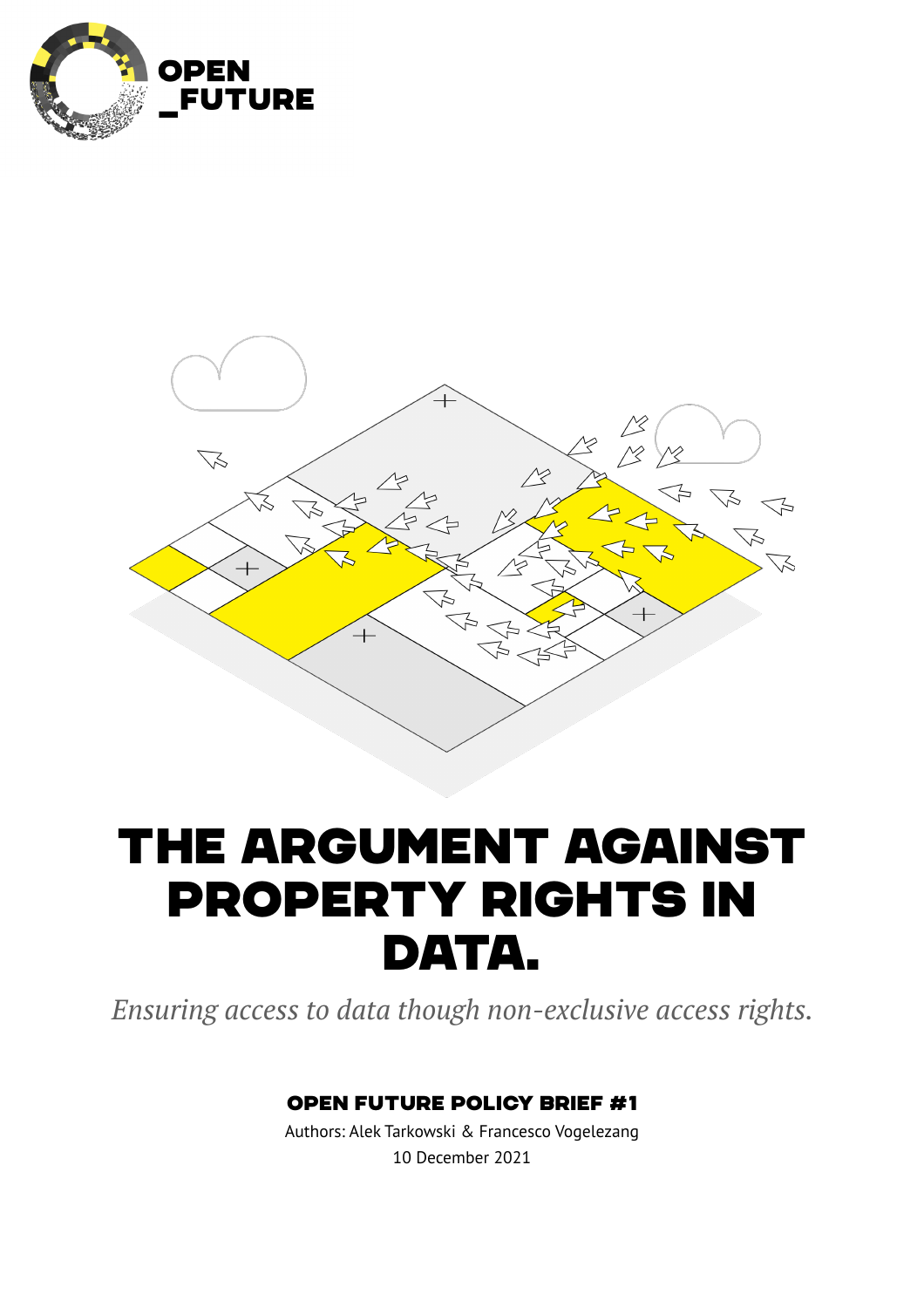## The issue in brief

25 years after the adoption of the Database Directive, there is mounting evidence that the introduction of the *sui generis* right did not lead to increased data access and use – instead, an additional intellectual property layer became one more obstacle.

Today, the European Commission, as it drafts the new Data Act, faces a fundamental choice both regarding the existing *sui generis* database rights and the introduction of a similar right to raw, machine-generated data. There is a risk that an approach that treats data as property will be further strengthened through a new data producer's right. The idea of such a new exclusive right was introduced by the European Commission in 2017. This proposed right was to be based on the same template as the *sui generis* database right.

A new property right will not secure the goals defined in the European data strategy: those of ensuring access and use of data, in a data economy built around common data spaces. Instead, they will strengthen existing monopolies in the data economy.

Instead of introducing new property rights, greater access to and use of data should be achieved by introducing–in the Data Act, and in other currently debated legal acts–access rights that treat data as a commons.

<span id="page-1-0"></span>In this policy brief, we present the current policy debate on access and use of data, as well as the history of proposals for property rights in data - including the *sui generis* database right. We present arguments against the introduction of new property rights, and in favor of strengthening data access rights<sup>1</sup>[.](#page-11-0)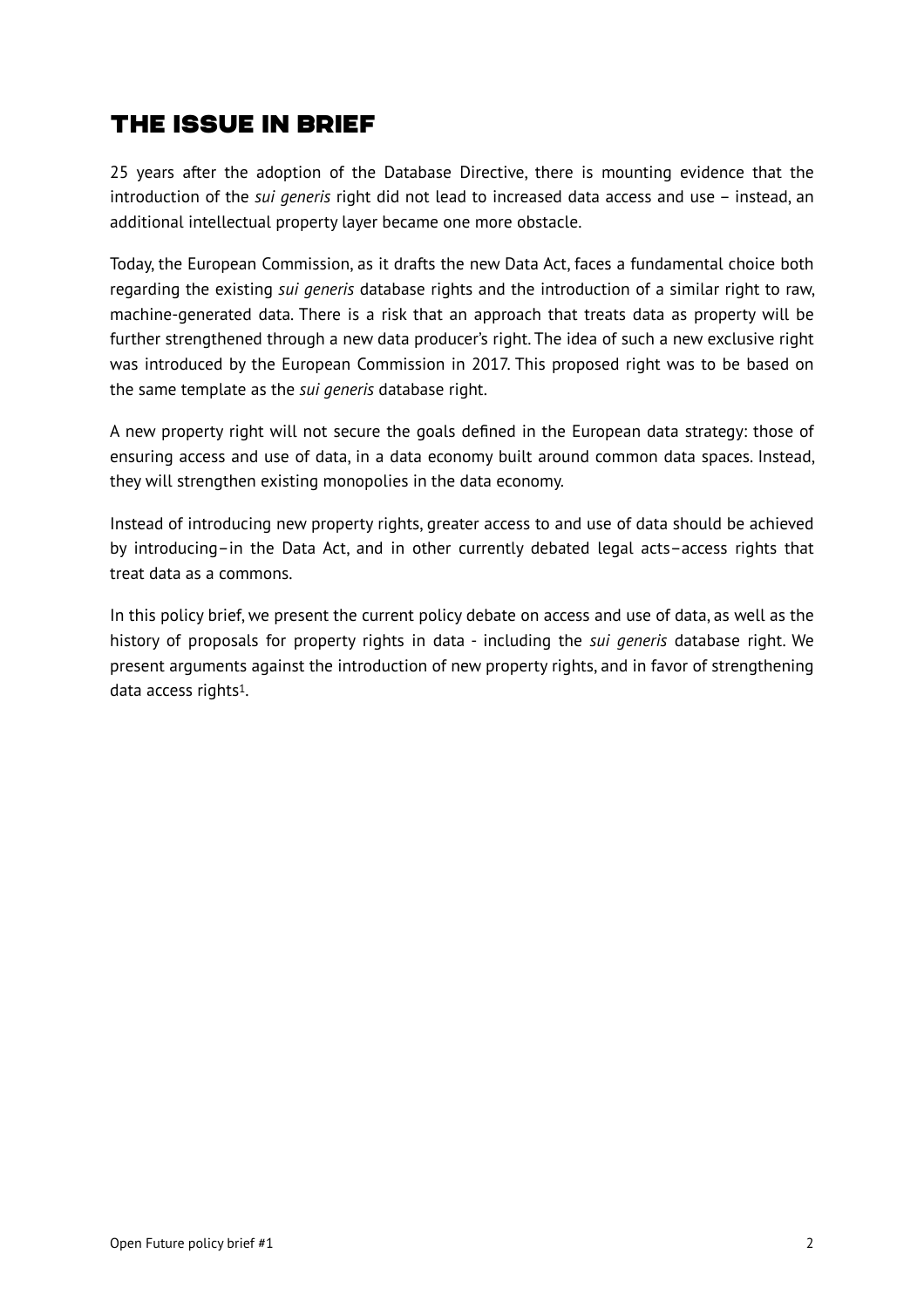## **STATE OF PLAY**

As part of the European Strategy for Data, the European Commission is currently reviewing the issue of property rights in data, and in particular the Database Directive – the law that 25 years ago introduced a new sui generis right protecting non-original databases.

This right, introduced in 1996, has created a blueprint for treating data as intellectual property. The objectives in introducing this right included not just harmonization and legal clarity, but also competition in data markets and ensuring access to data. Rooted in the need to fill an investment gap vis-à-vis the United States, the Database Directive aimed to incentivize the European database industry through property rights-type awards.

<span id="page-2-0"></span>Not only that, but in 2017, with the Communication on "Building a European Data Economy", the Commission outlined a new framework for data access, in particular for machine-generated data.<sup>2</sup>Among the proposed measures was a new data producer's right, which would be held by commercial users of Internet of Things (IoT) devices (and possibly introducing also other rightholders in industrial data).

The new right would expand property rights in data beyond information that is structured in databases, thus awarding producers of data with a similar sui generis property right. Just like the sui generis database right, this right was envisioned to provide greater legal protection and certainty in the data economy while increasing data access by more market actors.

The review of the Database Directive is happening as part of the drafting of the new Data Act, which is aimed at increasing data access, sharing and use in the European Union. In the Inception Impact Assessment for the Data Act, the Commission is calling for a reevaluation of the sui generis right in light of machine-generated data in the context of  $I$ oT activities.<sup>3</sup>

<span id="page-2-1"></span>The key policy question is whether the goals of the European data strategy can be met by expanding property rights in data. Or whether such new rights – an extension of an approach established 25 years ago with the Database Directive and the sui generis database rights – will constitute a barrier to greater access and reuse of data.

If the strategic aim is to increase access to data, including maximizing data that is open and available according to the FAIR principles, then the new property right would create an additional obstacle.

# Access to and use of data in the European data strategy

<span id="page-2-2"></span>The European Commission's vision, presented in the European Strategy for Data, assumes that data can empower business and the public sector while addressing the needs of individuals by creating economic and societal value[.](#page-11-3)<sup>[4](#page-11-3)</sup> This is the high-level ambition of ongoing implementation of the strategy, which includes the legislative process on the new Data Act.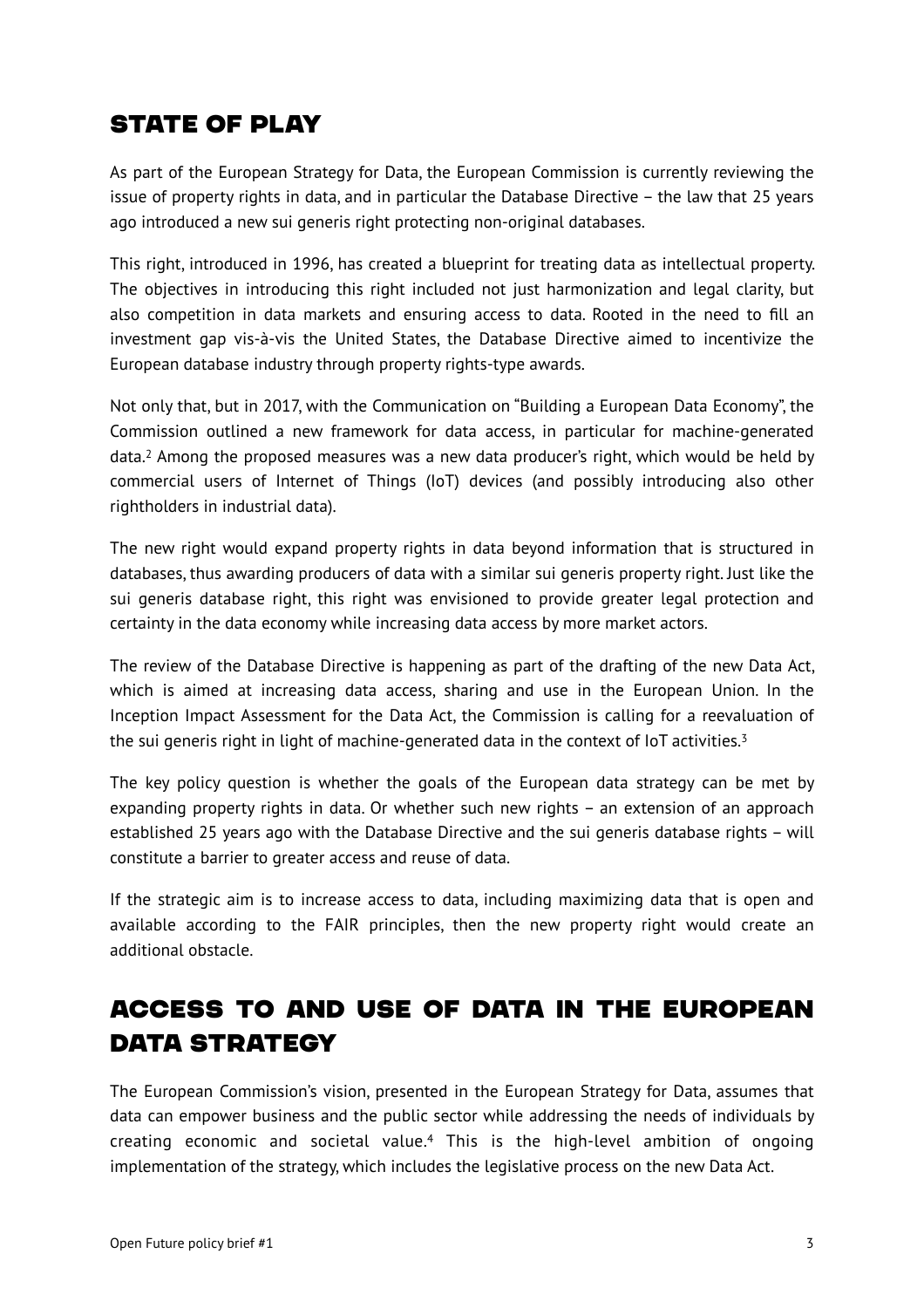<span id="page-3-1"></span><span id="page-3-0"></span>The overarching goal is to create a single European data space, in which "businesses have easy accessto an almost infinite amount of high-quality industrial data".<sup>[5](#page-11-4)</sup> Ensuring better "access to data and its responsible usage" is a key condition for releasing the potential of data[.](#page-11-5)<sup>[6](#page-11-5)</sup> Rules for governing this space, according to the Commission, should ensure the free flow of data, respect for European rules and values, clear and trustworthy data governance mechanisms, as well as fair, practical, and clear rules for access to and use of data.

<span id="page-3-2"></span>It is against this ambition that we are reviewing the concept of a property right in data, the introduction of which has been discussed in relation to the currently drafted Data Act.<sup>7</sup> According to the European Strategy for Data, an evaluation of the IPR framework should be conducted "with a view to further enhance data access and use", and within the broader context of regulating relations between various actors in the data economy by providing incentives for horizontal data sharing[.8](#page-11-7)

# <span id="page-3-3"></span>Origins of the idea of a data producer's **RIGHT**

The data producer's right was proposed by the Commission in the 2017 Communication on "Building a European Data Economy", as one of several interventions at the core of addressing the issue of access to machine-generated data[.9](#page-11-8)

<span id="page-3-4"></span>The Communication, which preceded the current Data Strategy, had a similar stated goal of ensuring access to a rapidly growing pool of industrial data – produced for example by IoT technologies. It aimed to remove barriers to the movement of data, addressing legal uncertainties, increasing availability and use of data, and fostering new data business models.

This new property right was proposed as one of many possible interventions for ensuring access to machine-generated data. This right, spelled out in the Communication, would consist of a right to use and authorize the use of non-personal data, granted to the 'data producer': owner or long-term user of the device. The rationale behind the right is to allocate property rights more effectively by establishing control over data generated by digital devices.

The Commission also pointed to the lack of legal certainty, due to the absence of legal protection of such data. Finally, it was proposed as a market-making measure, holding that property rights will inevitably increase the use of non-personal data by turning it into a tradeable economic good.

The 2017 proposal made an important distinction between the manufacturer of a given device, and the operator – usually a commercial company – that is the economic user. The new right, allocated to these users would be instrumental to avoid market lock-in scenarios since manufacturers of devices are the de facto owners of data that often prevent their usage by another party.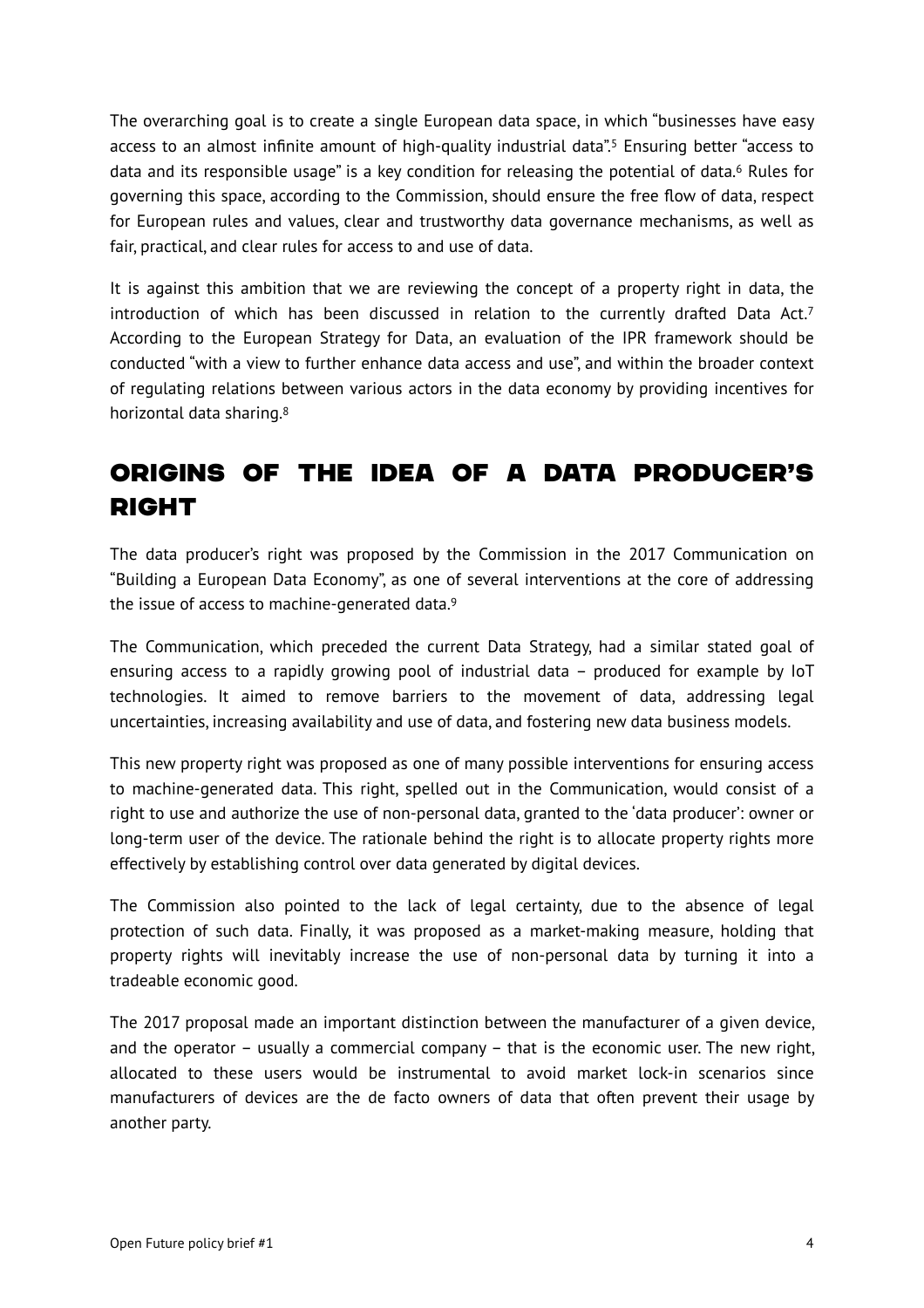To counter the adverse effects of granting these new rights, the proposal also included the creation of exceptions that would limit them and create parallel obligations to share data. These would, on the one hand, cover manufacturers who have a legitimate interest in using data to improve their products, and might also have a legal obligation to monitor the use of the devices. On the other hand, exceptions would allow data sharing in the public interest, both with public sector bodies and private actors.

# The Database Directive as blueprint for data as property

<span id="page-4-0"></span>The 2017 proposal for a new producer's right followed a blueprint that has been established 25 years ago, with the adoption of the Database Directive and the establishment of a sui generis databaseright.<sup>[10](#page-11-9)</sup> In both cases, similar arguments are used to justify the establishment of new IPRs in data. These can be divided into three overarching arguments:

<span id="page-4-1"></span>Firstly, a new European right was presented as a harmonization measure, through which the EU could avoid a fragmented regulatory landscape caused by a variety of approaches at the Member States (MS) level[.](#page-11-10)<sup>[11](#page-11-10)</sup> Harmonization was conducted at the highest level of protection available at that time.[12](#page-11-11)

<span id="page-4-3"></span><span id="page-4-2"></span>Investments' protection was the second goal, and reuse of unprotected databases was framed as parasitic behavior[.](#page-11-12)<sup>[13](#page-11-12)</sup> Related to this objective was the ambition to increase the overall competitiveness of the European database industry[.14](#page-11-13)

<span id="page-4-5"></span><span id="page-4-4"></span>Finally, the new database right was meant to increase access to data by market actors[.](#page-11-14)<sup>[15](#page-11-14)</sup> The underlying belief was that property rights were needed so that "information markets" in data could be created[.](#page-11-15)<sup>[16](#page-11-15)</sup> These, in turn, would have facilitated the reuse of data.

<span id="page-4-7"></span><span id="page-4-6"></span>As noted by Felix Reda, in 2017 the European Commission has used the same arguments when proposing the new data producer's right[.](#page-11-16)<sup>[17](#page-11-16)</sup> Harmonization of the new right at European level was framed as a preemptive measure, against future, uncoordinated initiatives by MS. An uncoordinated approach was presented as creating the risk of further fragmentation of the data economy and as detrimental to the operation of cross-border data services and technologies in the internal market.

Yet, the main rationale for the sui generis database right and the proposed producer's right is based on the same counterintuitive assumption that additional IP layers would facilitate access and use of data. Lack of these forms of protection are presented as a source of uncertainty and, therefore, framed as a gap that needs to be filled.

<span id="page-4-8"></span>The 2017 Communication presented a new data producer's right as a policy that would "improve access to anonymous machine-generated data'", rather than limiting said access as could be expected from an exclusive right, and furthermore "facilitate and incentivize the sharing of such data"[.](#page-11-17)<sup>[18](#page-11-17)</sup> In light of unequal bargaining power of companies and private individuals in the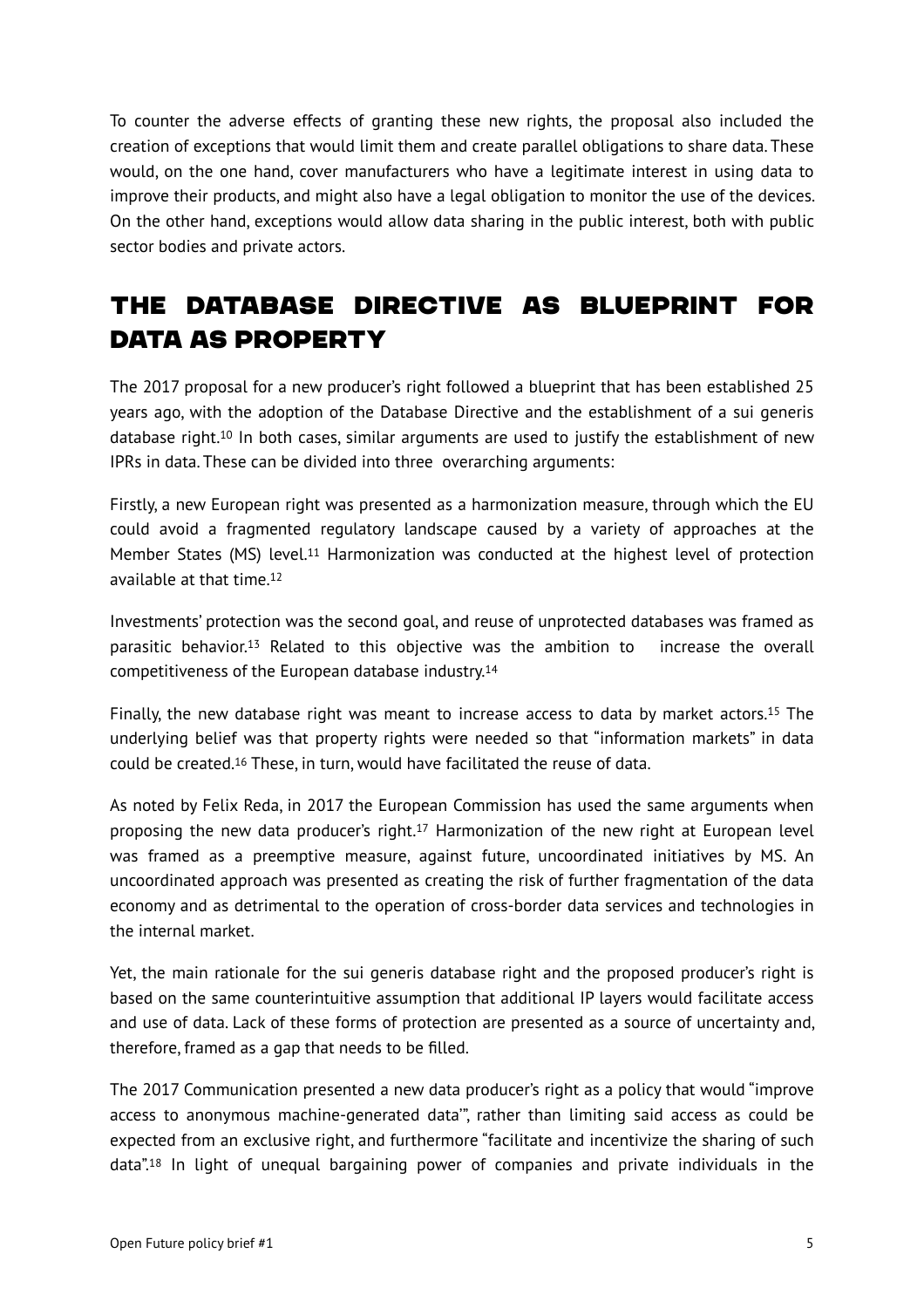internal market, legislative intervention was deemed necessary to prevent lock-in effects. In turn, this would have solved the allocation problem that currently affects market actors as well as providing more economic incentives for companies to boost innovation and competition.

# The Data Act and the possible extension of the Database Directive

The idea of property rights in machine-generated data, first raised in the 2017 Communication, is currently being explored within the scope of the proposed Data Act. Once again, property rights are considered one of the potential means for increasing access to and use of data.

<span id="page-5-0"></span>The Inception Impact Assessment for the new Act considers both the existing sui generis right in databases, and the need to facilitate access to and use of machine-readable data[.](#page-11-18)<sup>[19](#page-11-18)</sup> Such data, mainly generated by IoT devices, is in most cases not covered by the sui generis right. The 2018 evaluation of the Database Directive points to CJEU rulings, based on which databases tha are by-products of economic undertakings–as is usually the case with machine-generated data, including IoT data–do not fulfil the threshold of substantial investment.[20](#page-11-19)

<span id="page-5-1"></span>Therefore, the Commission is currently conducting a review of the Database Directive, with the aim of increasing legal certainty for access and sharing data, and in particular for ensuring that the measure does not constitute an obstacle for accessing and reusing machine-generated data.

One could assume – based on previous evidence – that a critical review of existing sui generis property rights will demonstrate that they pose significant restrictions to access and reuse of data. As a result, property rights would be reduced rather than extended within the overall data governance framework.

<span id="page-5-2"></span>Yet, the 2017 Communication framed a new data producer's right in an exactly opposite way: as meansof unlocking machine-generated data. $21$  For this reason, there is a risk that the current review will lead to the introduction of a new property right, based on the same logic.

## Against property rights in data

<span id="page-5-3"></span>Already in 2005, during the first Commission evaluation, the report concluded that the economic impactof the sui generis right on database production was unproven.<sup>[22](#page-11-21)</sup> The evaluation focused on assessing whether the Directive brought into place an effective legal framework that would protect a wide range of databases, therefore incentivizing beneficiaries to invest and innovate. The final conclusion was the opposite: "the new instrument has had no proven impact on the production of databases". There was evidence that investments fell behind the 2004 pre-Directive levels and the productivity gap with the US did not decrease.

That being said, European publishers and database producers still held at the time of the evaluation that the sui generis right was actually beneficial in bringing more legal certainty,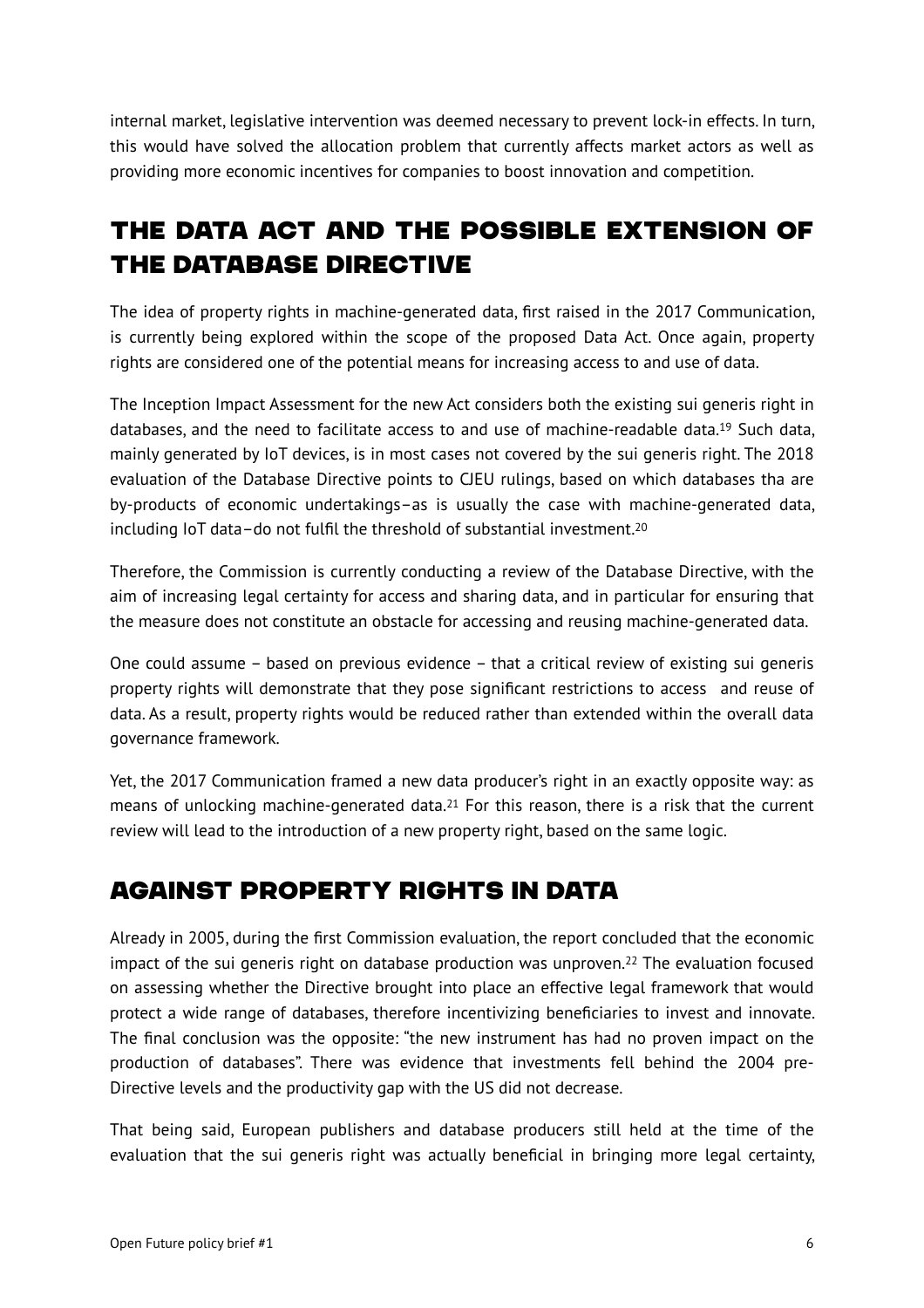reducing the costs associated with the protection of databases and, ultimately, creating more business opportunities by facilitating the marketing of databases.

Ultimately, the sui generis right in the EU market did not have the desired effect. Its failure to do so was even more striking as other countries, for example the US, maintained higher growth without introducing a similar right. The sui generis right has been described as unclear in its scope and ill-suited as a measure supporting innovation, differentiation, and growth. As such, the underlying assumption that more and more layers of IP protection meant more innovation does not appear to hold. In reality, it is even more likely to adversely affect those sectors of the economy that rely on intensive use of data, while benefiting only a narrow group of market players.

<span id="page-6-2"></span><span id="page-6-1"></span><span id="page-6-0"></span>Over a decade later, in 2017, a round of public consultations was held by the Commission to gather additional feedback[.](#page-12-0)<sup>[23](#page-12-0)</sup> The synopsys report confirms the 2005 findings: "the positive impact of the sui generis right on the production of databases remains unproven"[.](#page-12-1)<sup>[24](#page-12-1)</sup> It concludes that the right "did not increase the level of investment made in databases in the EU and the number of databases produced"[.](#page-12-2)<sup>[25](#page-12-2)</sup> In addition, the majority of respondents, with the exception of publishers, indicated an overall decrease in legal certainty. Similarly, the exceptions to the sui generis right were characterized as being too restrictive with regard to data access and use for scientific and educational purposes, and other non-commercial uses.

Surprisingly, the second evaluation of the Database Directive, conducted in 2018, offers a much less critical view. While it confirms that the sui generis did not have the expected economic impact, it describes it as an instrument that ensures a balance between rights of makers and users of databases, provides legal protection to database makers and improved legal clarity to users.[26](#page-12-3)

<span id="page-6-3"></span>This is surprising, since a broad body of commentary by academics, activists and legal experts on the concept of property rights in data. The critical analysis of such rights focuses on two aspects: legal and economic arguments.

<span id="page-6-4"></span>Concerning legal arguments, the scholars largely agree that the introduction of a new property right in data would ultimately lead to the disruption of the existing European IPRs regimes.<sup>27</sup> This is because a new right in raw machine-generated data would create dangerous overlaps with copyright and sui generis protection, ultimately leading to competing ownership claims to the same content.[28](#page-12-5)

<span id="page-6-6"></span><span id="page-6-5"></span>Secondly, the new right would strongly affect freedom of expression and information as well as freedom of scientific research and services, given that it would greatly reduce overall informationavailability.<sup>[29](#page-12-6)</sup> In this light, the European legislator would have to prove that a new property right would be socially and economically justifiable for information access by citizens and researchers. In addition, a new right in data would severely impact the four fundamental freedoms of the EU, specifically for freedom of services and establishment. This is because, as Bernt Hugenholz argues, the free movement of data, one of the core tenets of the 2017 Commission Communication, is to be interpreted by the Commission in line with the EU internal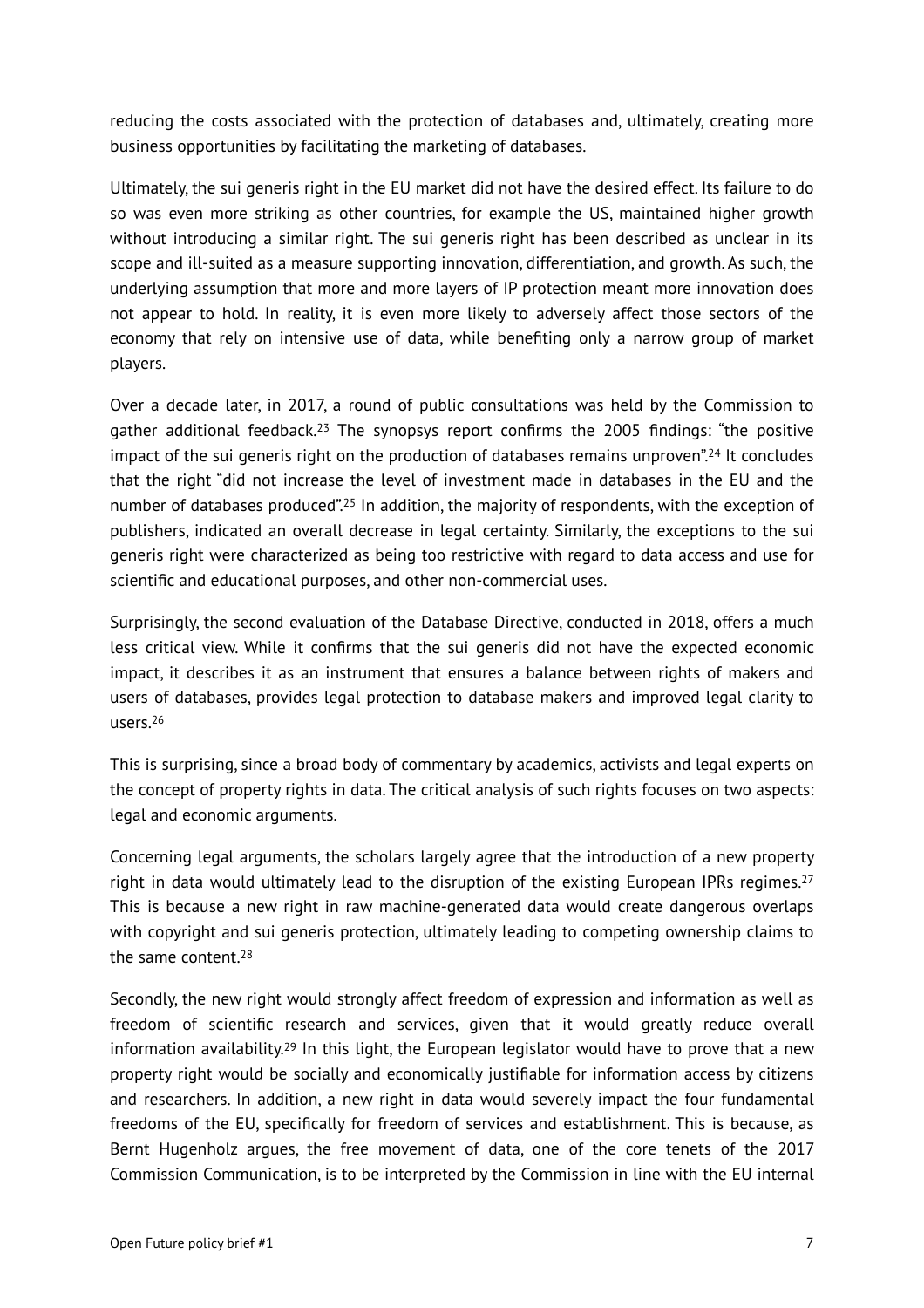<span id="page-7-0"></span>marketapproach. $30$  This means that any restrictions to the cross-border movement of data would qualify as a restriction to provide services within the Union.

<span id="page-7-1"></span>Finally, data is increasingly seen as relational and co-generated. Salomé Viljoen proposes that the relational character of data means that for any exchange of data there are collective–even population-level–intereststhat cannot be reduced to individual interests.<sup>[31](#page-12-8)</sup> A related argument is made by the GPAI Data Governance Working Group, which recognizes that data is increasingly generated collectively by several different entities[.](#page-12-9)<sup>[32](#page-12-9)</sup> These characteristics of data imply competing interests among various actors in the data economy. Exclusive property rights can therefore easily be questioned by other parties, asking for recognition of their rights in data.

<span id="page-7-4"></span><span id="page-7-3"></span><span id="page-7-2"></span>Likewise, economic arguments against the new right provide a similar assessment. First, the literature suggests that, in the case of machine-generated data, new exclusive property rights wouldfurther reinforce winner-takes-all scenarios.<sup>[33](#page-12-10)</sup> This would have a lasting effect on the freedom of competition, as it would reinforce monopolization tendencies[.](#page-12-11)<sup>[34](#page-12-11)</sup> In particular, smaller economic players would be strongly affected as they would have fewer access possibilities of valuableinformation in the context of their market activities.<sup>[35](#page-12-12)</sup> As such, property rights in data would hinder the activities of European SMEs, who are highlighted in the European data strategy as key actors, whose needs have to be addressed.

<span id="page-7-5"></span>In addition, analyses of the economic impact of property rights in data confirm that there is no necessity for introducing new rights in data. This is true across two dimensions, which would justify regulatory intervention by introducing a new IP right in data: creating economic incentives for the production of data; and facilitating the use and trade of data.

<span id="page-7-7"></span><span id="page-7-6"></span>First, as Wolfgang Kerber identifies, market incentives are already present in the European data economy as much machine-data production nearly occurs automatically as a byproduct of industrial production[.](#page-12-13)<sup>[36](#page-12-13)</sup> In a highly functional market, additional legal protection will not serve asan incentive.<sup>[37](#page-12-14)</sup> Similarly, the use and trading of data also already occurs, without the presence of property rights[.](#page-12-15)<sup>[38](#page-12-15)</sup> This finding is also confirmed by a 2017 study conducted by the Commission Joint Research Centre which concludes that, at the moment, there are no compelling arguments for new rights in data.<sup>39</sup>

<span id="page-7-10"></span><span id="page-7-9"></span><span id="page-7-8"></span>Finally, a new right in data would foster a scenario where the tragedy of the anticommons would take place. The latter corresponds to a situation where the numbers and relationships of property rights and right-holders are too big and complex to be successfully utilized[.40](#page-12-17) Accordingly, this would result in the underproduction and underuse of information assets, that is contrary to the objectives set out in the European data strategy.

## Access rights to data

<span id="page-7-11"></span>The principle of the public domain and the FAIR data principle[s](#page-12-18)<sup>[41](#page-12-18)</sup> should constitute the foundations of the European data economy and the common data spaces at its core. These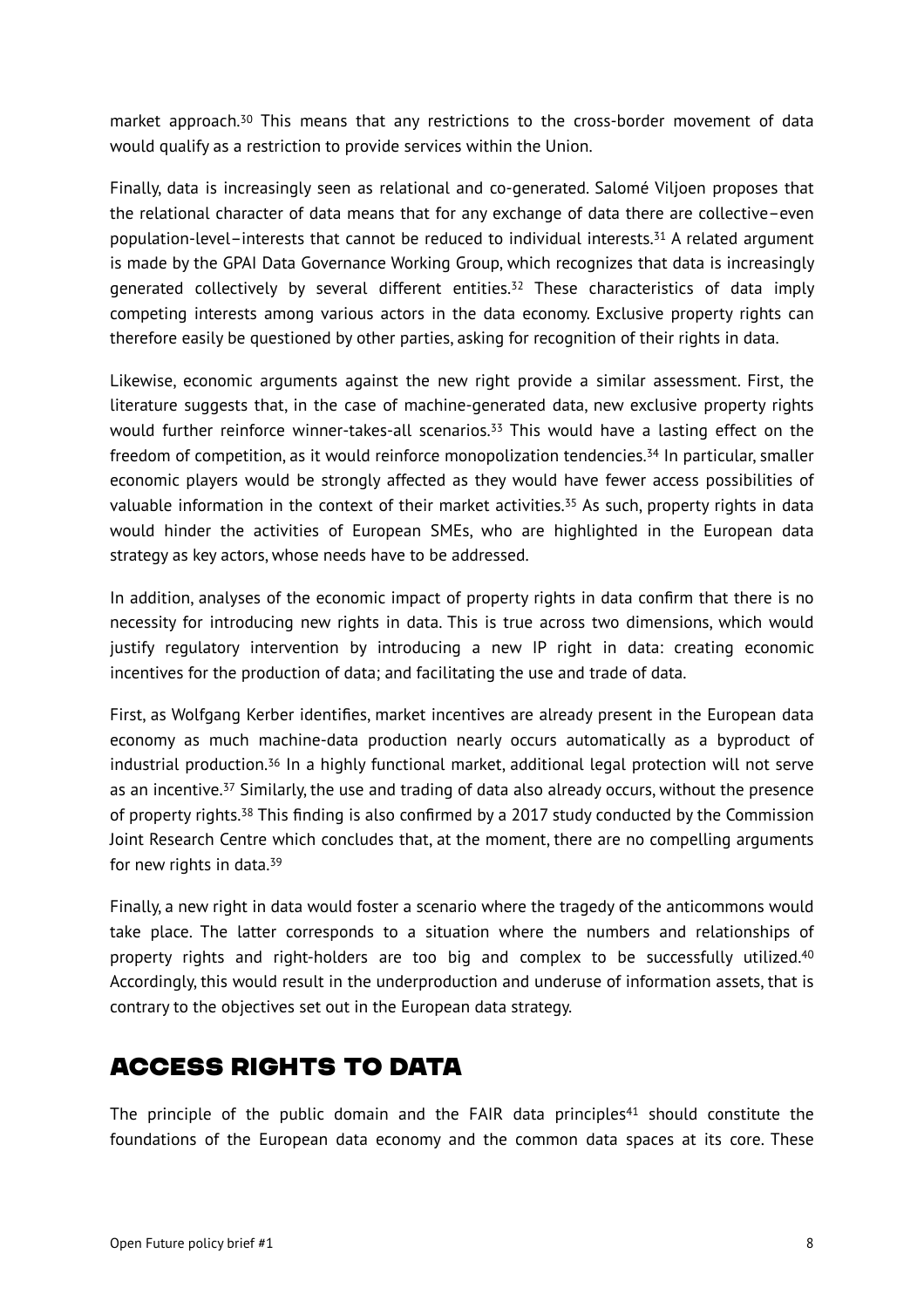principles should be enshrined by regulation, instead of creating new property rights that will only serve to strengthen information monopolies.

Data is already being accessed and used today, without actual exclusive property rights. To strengthen this trend, data rights should be established - but not exclusive ones. These data rights should recognize interests of different parties, while at the same time recognizing that data is a non-rivalrous resource.

Access rights are an important type of this broad category of data rights. These aim to maximize data sharing and use across a variety of private and public sector players , both via voluntary and mandatory data sharing obligations. From an economic perspective, access rights can ensure market competition and help create new markets.

Targeted measures that regulate access can reduce centralization of power in data markets. And looking from a societal perspective, access rights can secure the ability of all members of society to benefit from data that is in the public interest, and are better suited for developing governance models that take into account relational nature and collective interests in data.

Access rights measures include policies that ensure open access to data, such as open data rules for public data or open access requirements for research data. They also cover data portability rules - such as those introduced by the GDPR - and data interoperability rules - such as those currently debated in the Digital Markets Act. Access rights also cover specific access regimes, such as access to platform data for the purpose of research, or requirements for business to government (B2G) data sharing in the public interest.

#### **RECOMMENDATIONS**

**No property rights in data.** There is currently no need to introduce new property rights in data. Creating such new sui generis rights will not serve the goals of the Data Act and the European data strategy. This is confirmed by 25 years of evidence on the impact of the sui generis database right, and a growing body of legal and economic scholarship.

Instead of serving the goal of greater access and use of data in European common data spaces, the new right would reinforce monopolistic tendencies in data markets. And furthermore it would introduce a logic of exclusive property to a resource that is collective and relational. The idea of property rights in data, introduced five years ago, should be abandoned, as it is not fit to serve as the foundation for a contemporary data economy.

**Focus on access rights instead.** The issue of ensuring that owners and users of IoT devices (and other sensor equipped and data generating devices) should have access to data that they generate can be addressed in a much more effective and—in light of the negative externalities of exclusive rights in data—more proportionate way.

The objective can instead be achieved by granting owner and users a non-exclusive access and usage right to the data generated by their use of such devices. Such an approach would ensure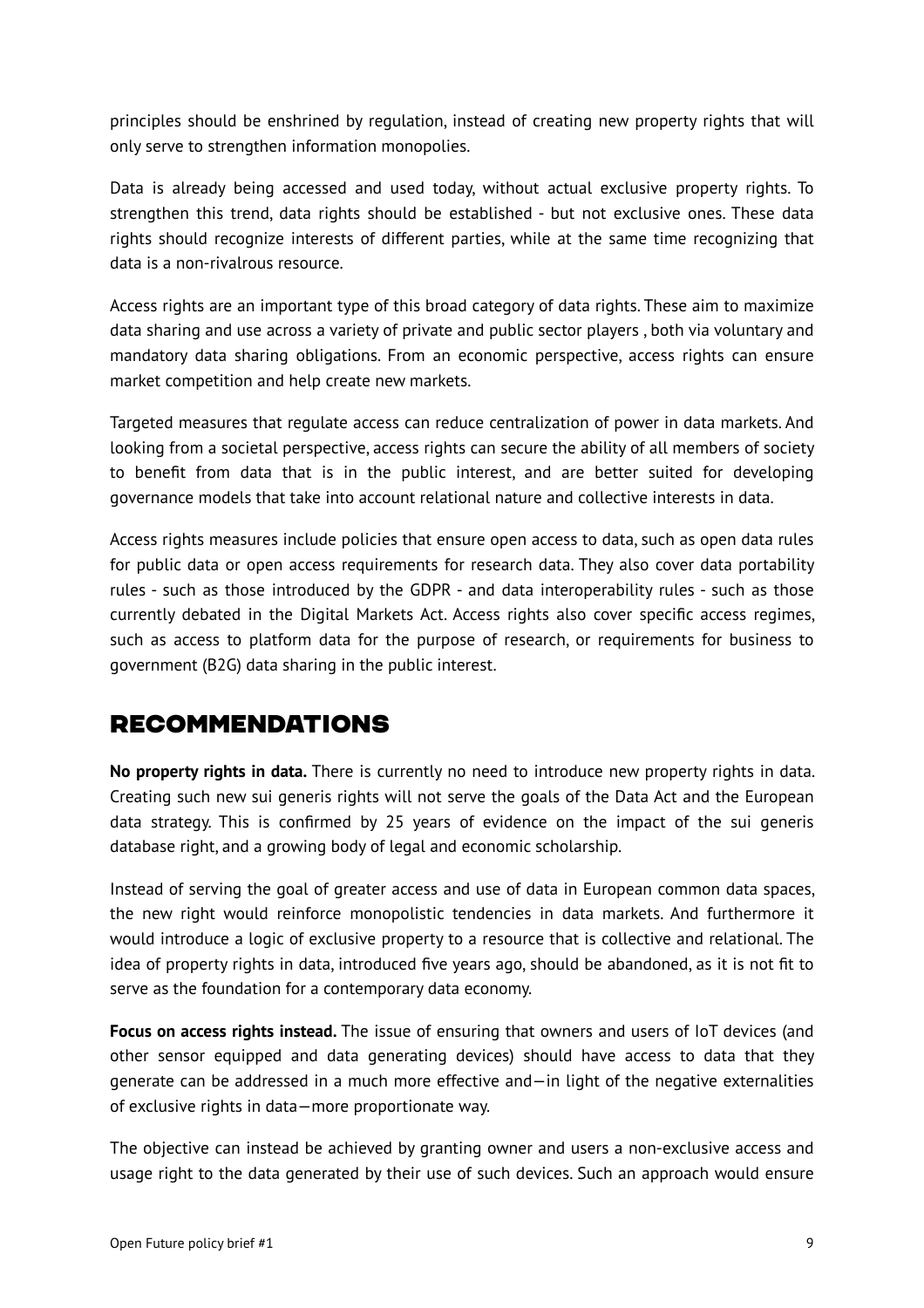that both the manufacturers and the users of data generating devices have access to the data and would also allow anyone with access to share the data. As a result, a policy framework based on non-exclusive access rights would ensure that such data can be contributed to common data spaces, without any unnecessary legal friction arising from a framework based on exclusive rights.

A governance framework based on non-exclusive access rights should be developed through the Data Act, instead of introducing new property rights in data.Non-exclusive access rights should cover both access by commercial entities (B2B), public interest access (B2G, for example, for the purpose of transparency) and access rights for individual users (for example, through data portability). A duty to provide access and use rights should be introduced with care, but should be considered in particular with regard to gatekeeper platforms and largest commercial actors in order both to combat power asymmetries and to secure public interest.

## *A final note on the sui generis database right.*

As we have outlined above, there is a lack of evidence that the sui generis right for databases has achieved the objectives that were used to justify its introduction in 1996. Instead, existing empirical evidence shows that the sui generis database right has detrimental effects on the current policy objectives expressed in the European data strategy. Based on this, the European Commission should use the upcoming Data Act (or a stand alone review of the 1996 Database Directive) to phase out the sui generis protection for databases.

The discussion about the sui generis database right has also clearly shown that it is very difficult to repeal new exclusive rights once they have been enacted, even in the light of empirical evidence that shows that they are not working. Right holders tend to subjectively value having exclusive rights even if those rights do not confer to them any objective benefits. And revoking rights raises complicated procedural questions related to legal certainty and other legal concepts.

In the light of the experience with the sui generis database right, the EU lawmakers should treat any future efforts to introduce new rights—or to substantially expand existing rights—as timebound experiments. If, after a pre-defined period of time, there is no empirical evidence that the creation of a new right contributes to achieving clearly defined societal objectives then the new right should lapse. Treating the introduction of new rights as the experiments that they are can make an important contribution to the fitness for purpose of the EU intellectual property framework and ensure that it can evolve with societal needs.

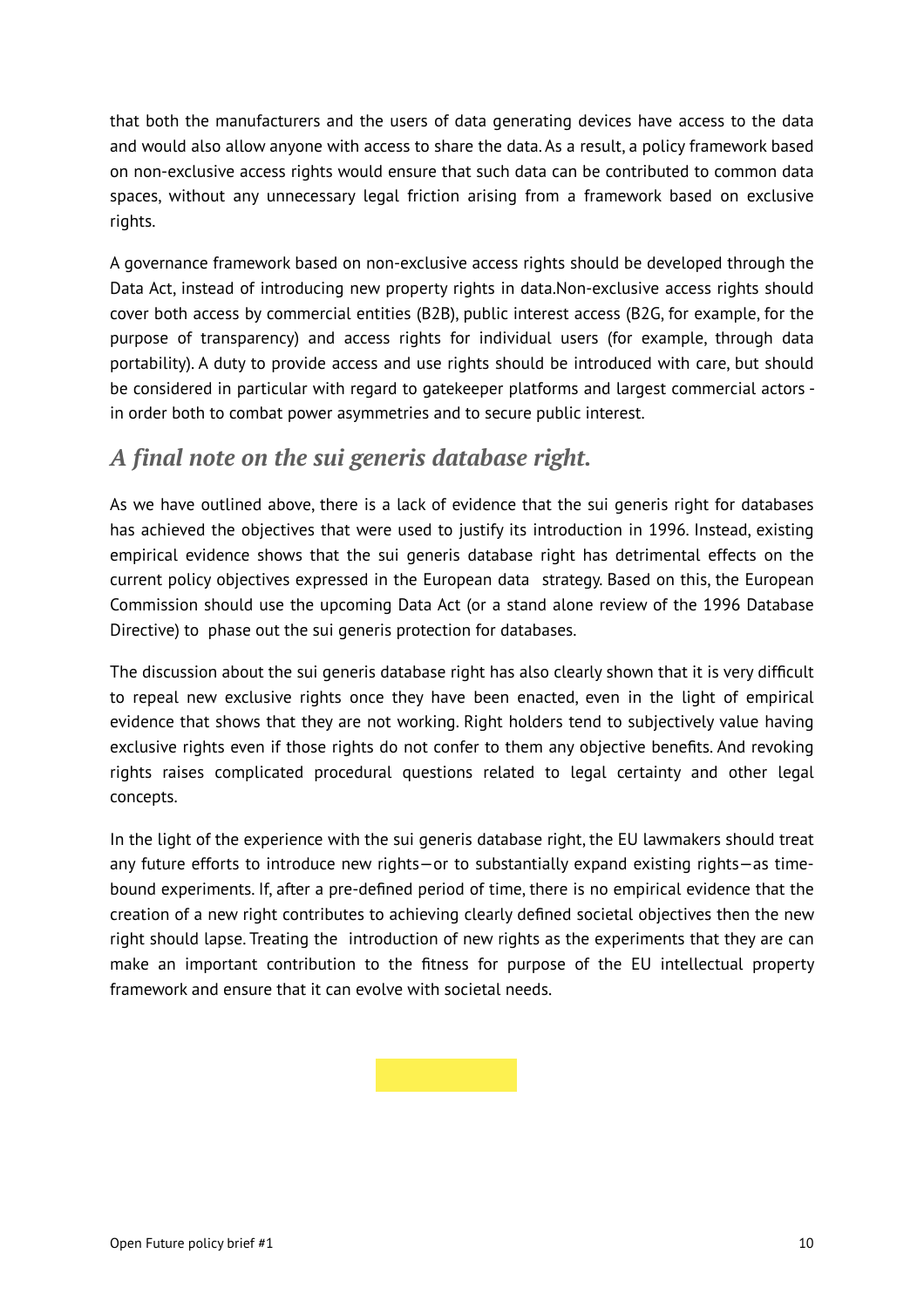## About Open Future

[Open Future](https://www.openfuture.eu) is a European think tank that develops new approaches to an open internet that maximize societal benefits of shared data, knowledge and culture.

Dr Alek Tarkowski is the Strategy Director at Open Future. He holds a PhD in sociology from the Polish Academy of Science. He has over 15 years of experience with public interest advocacy, movement building and research into the intersection of society, culture and digital technologies.

Francesco Vogelezang is a Policy Analyst at Open Future. He holds a Master's degree in European Affairs with a specialization in Digital, New Technology & Public Policy at SciencesPo Paris. He is also a fellow at the Datasphere initiative.



This report is published under the terms of the [Creative Commons Attribution License](https://creativecommons.org/licenses/by/4.0/).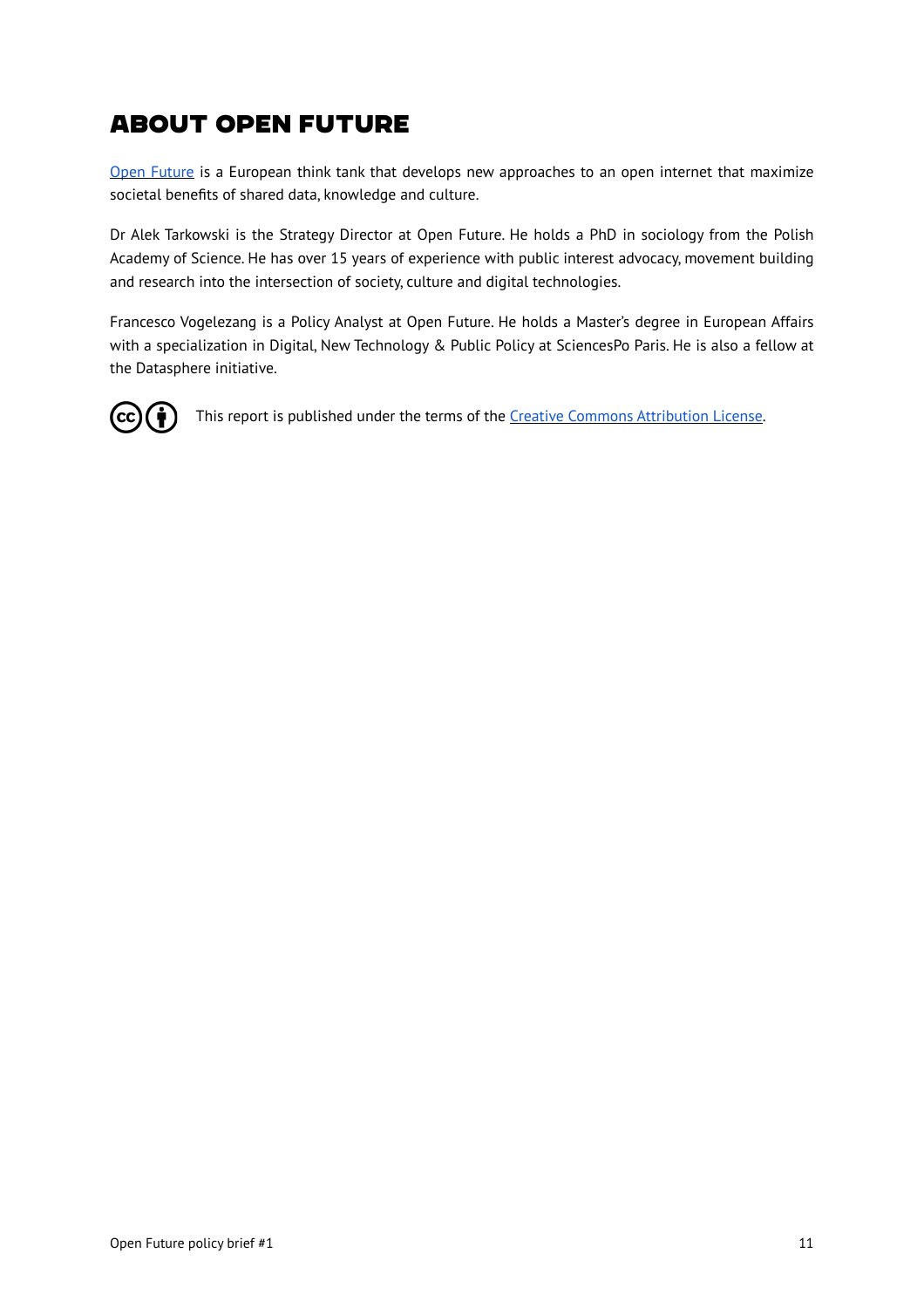## Endnotes:

<span id="page-11-0"></span><sup>1</sup> [European Commission \(2020\) European Strategy for Data. Available at: https://ec.europa.eu/info/](https://ec.europa.eu/info/strategy/priorities-2019-2024/europe-fit-digital-age/european-data-strategy_en) [strategy/priorities-2019-2024/europe-fit-digital-age/european-data-strategy\\_en.](https://ec.europa.eu/info/strategy/priorities-2019-2024/europe-fit-digital-age/european-data-strategy_en)

<span id="page-11-1"></span> European Commission (2017) Building a European data economy. Available at: [https://eur-lex.europa.eu/](https://eur-lex.europa.eu/content/news/building_EU_data_economy.html) [2](#page-2-0) [content/news/building\\_EU\\_data\\_economy.html.](https://eur-lex.europa.eu/content/news/building_EU_data_economy.html)

<span id="page-11-2"></span><sup>[3](#page-2-1)</sup> European Commission (2021) Inception Impact Assessment: "Data Act & amended rules on the legal [protection of databases". Available at: https://ec.europa.eu/info/law/better-regulation/have-your-say/](https://ec.europa.eu/info/law/better-regulation/have-your-say/initiatives/13045-Data-Act-&-amended-rules-on-the-legal-protection-of-databases_en) [initiatives/13045-Data-Act-&-amended-rules-on-the-legal-protection-of-databases\\_en](https://ec.europa.eu/info/law/better-regulation/have-your-say/initiatives/13045-Data-Act-&-amended-rules-on-the-legal-protection-of-databases_en)

<span id="page-11-3"></span><sup>[4](#page-2-2)</sup> European Commission (2020) ibid.

<span id="page-11-4"></span> $5$  Ibid (p. 5).

<span id="page-11-5"></span> $6$  Ibid (p. 4).

<span id="page-11-6"></span><sup>[7](#page-3-2)</sup> European Commission (2021) ibid.

<span id="page-11-7"></span> $8$  lbid (p. 13).

<span id="page-11-8"></span><sup>[9](#page-3-4)</sup> European Commission (2017) ibid.

<span id="page-11-9"></span> $10$  Directive 96/9 of the European Parliament and of the Council of 11 March 1996 on the legal protection [of databases. Available at: https://eur-lex.europa.eu/LexUriServ/LexUriServ.do?](https://eur-lex.europa.eu/LexUriServ/LexUriServ.do?uri=CELEX:31996L0009:EN:HTML) [uri=CELEX:31996L0009:EN:HTML](https://eur-lex.europa.eu/LexUriServ/LexUriServ.do?uri=CELEX:31996L0009:EN:HTML).

<span id="page-11-10"></span><sup>[11](#page-4-1)</sup> Bird & Bird (2017) White Paper - Data ownership in the context of the European data economy: proposal for a new right. Available at: <https://sites-twobirds.vuture.net/1/773/landing-pages/white-paper-form.asp>.

<span id="page-11-11"></span><sup>[12](#page-4-2)</sup> Banterle, F. (2018) 'Data Ownership in the Data Economy: A European Dilemma', in SSRN Electronic Journal, pp. 199–225. doi:10.2139/ssrn.3277330.

<span id="page-11-12"></span>[13](#page-4-3) Zech, H. (2016) 'Data as a tradeable commodity', in De Franceschi, A. (ed.). Cambridge: Intersentia, pp. 51– 79. Available at: http://edoc.unibas.ch/44520/ (Accessed: 21 October 2021).

<span id="page-11-13"></span><sup>[14](#page-4-4)</sup> Stepanov, I. (2019) 'Introducing a property right over data in the EU: the data producer's right – an evaluation', International Review of Law, Computers & Technology [Preprint]. doi:10.1080/13600869.2019.1631621.

<span id="page-11-14"></span><sup>[15](#page-4-5)</sup> Zech, H. (2016) 'A legal framework for a data economy in the European Digital Single Market: rights to use data', Journal of Intellectual Property Law & Practice, 11(6), pp. 460–470.

<span id="page-11-15"></span><sup>[16](#page-4-6)</sup> Zech, H. (2017) 'Building a European Data Economy', IIC - International Review of Intellectual Property and Competition Law, 48(5), pp. 501–503. doi:10.1007/s40319-017-0604-z.

<span id="page-11-16"></span><sup>[17](#page-4-7)</sup> Reda, F. (2017) Learning from Past Mistakes. Similarities in the European Commission's Justifications of the Sui Generis Database Right and the Data Producers' Right. In: Lohsse, Sebastian/Schulze, Reiner/ Staudemayer, Dirk (eds.). Trading Data in the Digital Economy: Legal Concepts and Tools. Baden-Baden, Nomos.

<span id="page-11-17"></span>[18](#page-4-8) European Commission (2017), ibid.

<span id="page-11-18"></span><sup>[19](#page-5-0)</sup> European Commission (2021) ibid.

<span id="page-11-19"></span><sup>[20](#page-5-1)</sup> European Commission (2018) Evaluation of Directive 96/9/EC on the legal protection of databases, SWD(2018) 147 final, Available at: [https://edz.bib.uni-mannheim.de/edz/pdf/swd/2018/swd-2018-0146](https://edz.bib.uni-mannheim.de/edz/pdf/swd/2018/swd-2018-0146-en.pdf) [en.pdf](https://edz.bib.uni-mannheim.de/edz/pdf/swd/2018/swd-2018-0146-en.pdf)

<span id="page-11-20"></span><sup>[21](#page-5-2)</sup> European Commission (2017) ibid.

<span id="page-11-21"></span><sup>[22](#page-5-3)</sup> European Commission (2005) DG Internal market and services working paper. "First evaluation of [Directive 96/9/ EC on the legal protection of databases". Available at: https://ec.europa.eu/info/sites/](https://ec.europa.eu/info/sites/default/files/evaluation_report_legal_protection_databases_december_2005_en.pdf) [default/files/evaluation\\_report\\_legal\\_protection\\_databases\\_december\\_2005\\_en.pdf](https://ec.europa.eu/info/sites/default/files/evaluation_report_legal_protection_databases_december_2005_en.pdf).